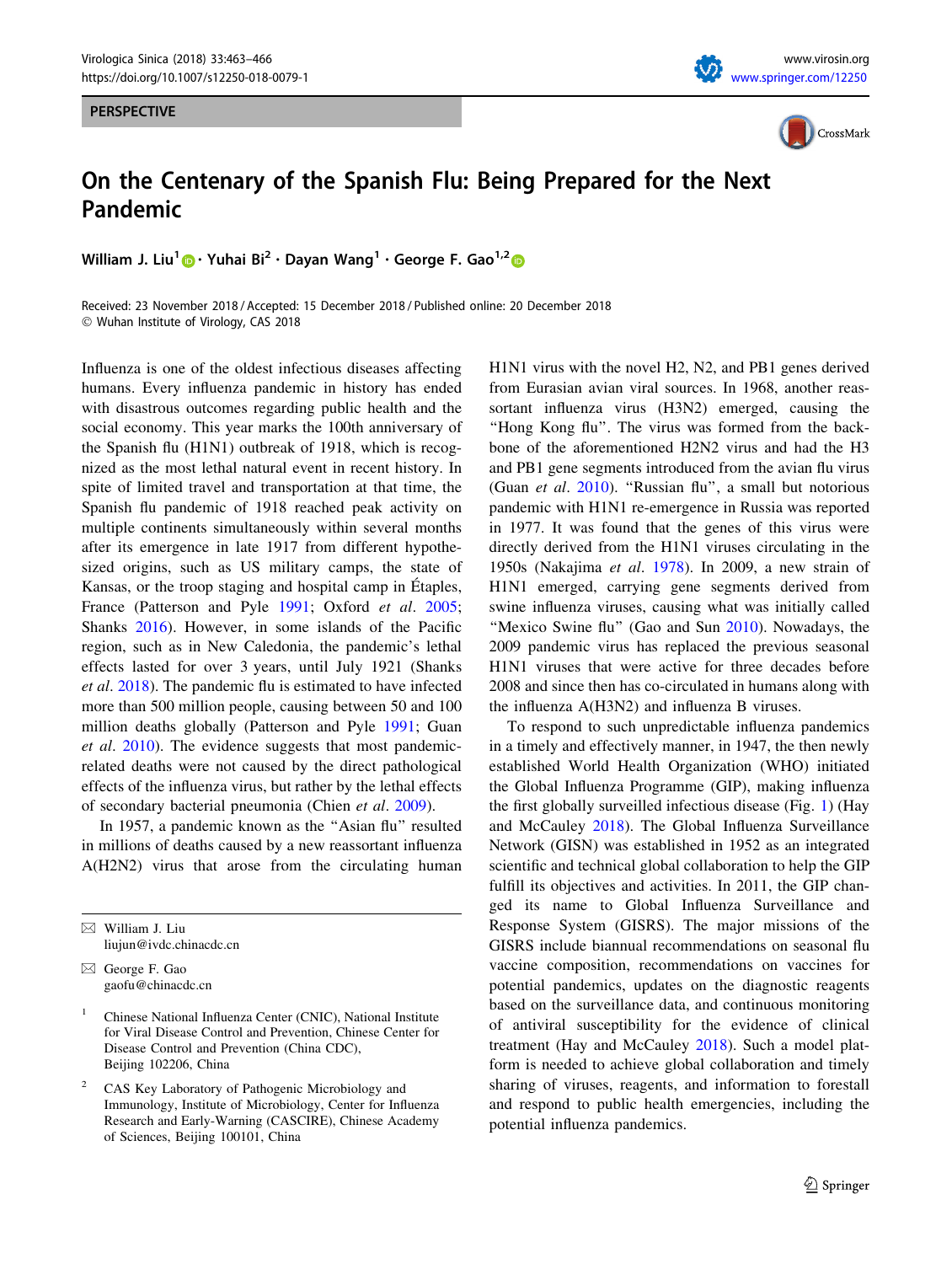<span id="page-1-0"></span>

Fig. 1 Milestones of key activities in the influenza control and prevention. The arrow line denotes the time axis with influenza pandemics on it as black nodes. The ''Russian flu'' in 1977 was also recognized as a ''pseudo epidemic''. The activities of the WHO and China, and the milestones for the influenza-related studies are shown

As one of the first countries to study influenza viruses, China established the first influenza laboratory—under the guidance of Dr. Chi-Ming Chu in 1952. Later, in 1957 Dr. Chu's group identified the H2N2 subtype responsible for the Asian pandemic, which first appeared in Kweiyang, Kweichow Province, Southern China, and was later recognized as the origin of the "Asian flu" (Yan *et al.* [2017](#page-3-0)). The Chinese National Influenza Center (CNIC) was established in 1957 to respond to this first influenza pandemic after the founding of the People's Republic of China. The modern influenza surveillance network was established until 1989 based on six monitoring points, and later strengthened by the Chinese government in 2004 as a response to the high prominence of influenza after the reemergence of the H5N1 virus and the outbreak of the severe acute respiratory syndrome (SARS) (Peiris et al. [2004\)](#page-3-0). After a series of evaluations, in 2010, the CNIC was designated as the fifth WHO Collaborating Center for Reference and Research on Influenza.

Presently, the influenza surveillance network in China is the largest worldwide, covering 408 network laboratories and 554 sentinel hospitals (<http://ivdc.chinacdc.cn/cnic/en/>). The CNIC provides representative influenza virus isolates to the WHO annually, including about 50% of the global influenza virus vaccine strains ([http://www.who.int/influ](http://www.who.int/influenza/vaccines/virus/en/) [enza/vaccines/virus/en/\)](http://www.who.int/influenza/vaccines/virus/en/). The Chinese Academy of Sciences (CAS) has also been a backbone force in the fight against influenza since 2005, when the H5N1 subtype was identified among wild birds in Qinghai Lake (Liu et al. [2005](#page-2-0)), and after a series of other achievements, the CAS

above or below the time axis. Abbreviations: GIP, Global Influenza Programme; GISN, Global Influenza Surveillance Network; PIP FW, the Pandemic Influenza Preparedness Framework; CNIC, Chinese National Influenza Center; WHO CC, WHO Collaborating Center for Reference and Research on Influenza.

Center for Influenza Research and Early-Warning (CAS-CIRE) was established in 2014 (Bi et al. [2017](#page-2-0)). Together with a series of such professional forces from different institutes, universities and hospitals, the surveillance system for influenza in China was constructed (Han et al. [2017](#page-2-0)).

A century has passed since the Spanish flu of 1918, but the influenza virus is still relevant today, with an estimated annual morbidity of 10% in adults and 20%–30% in children infected by seasonal influenza. Of the total cases, 3–5 million are severe and cause between 290,000 and 650,000 result in death (Iuliano et al. [2018\)](#page-2-0). The morbidity and mortality may increase given the constant threat from recent novel zoonotic influenza infections (Gao [2018](#page-2-0)). Meanwhile, the unpredictable occurrence of influenza pandemics poses a continuous threat to the global public health. Several main strategies would enhance the existing cross-department cooperation strategies and multidisciplinary measures to prevent and control the influenza epidemics/pandemics: global cooperation-based surveillance, development and utilization of vaccines and drugs, and education and promulgation programs for the public.

1. Surveillance is a basic strategy and prerequisite for influenza control and prevention. As one of the global surveillance systems for infectious diseases of the WHO, the GISRS will maintain its leadership in international collaboration on the surveillance of the epidemiology and impact of influenza by sharing viruses for antigenic characterization and selection of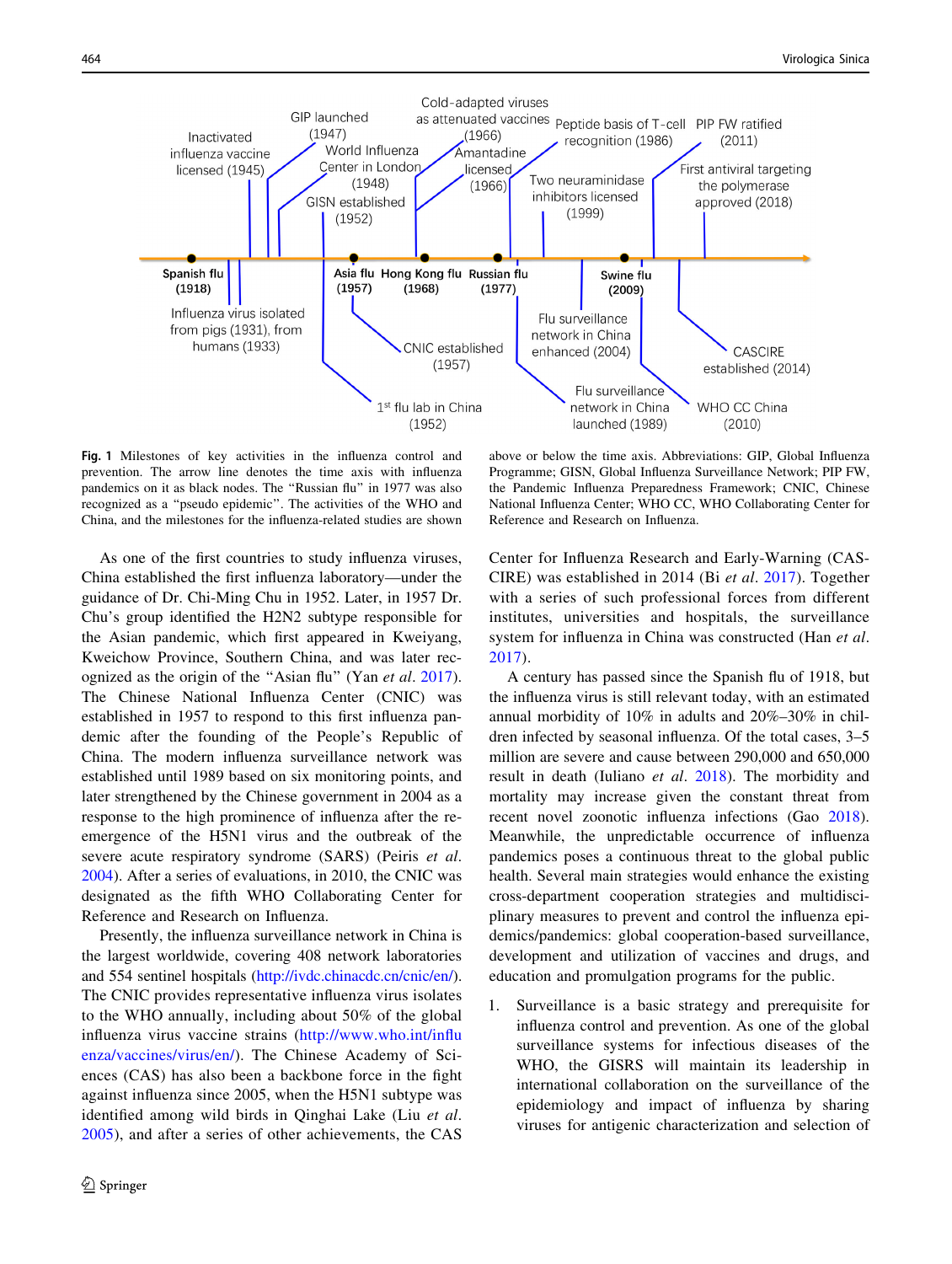<span id="page-2-0"></span>suitable vaccine viruses to manufacture, regulate, and administrate/distribute influenza vaccines.

- 2. Although the influenza vaccine is available since 1936 (Plotkin and Plotkin [2018\)](#page-3-0) and ever since vaccination is recognized as one of the best strategies to prevent influenza infection and potential complications after infection, the inoculation rate still needs to improve in developing and underdeveloped countries/regions. Another issue is that the protective effect of currently available influenza vaccines is not as high as most vaccines for other viral diseases, such as measles, polio, and hepatitis B (Osterholm et al. [2012](#page-3-0)). Furthermore, given the substantial lead time and the lack of available vaccines ahead of any unpredictable pandemic, major efforts are needed to develop new universal vaccines that stimulate broadly reactive antibodies or T-cells against conserved epitopes to confer heterotypic protection against different subtypes of influenza viruses, or at least one subtype in humans or poultries (Xiao et al. [2017](#page-3-0); Zhao et al. [2018\)](#page-3-0).
- 3. More efforts should be paid to the development of new drugs and its corresponding clinical assessment. Amantadine is not recommended anymore due to the broad resistance among H1N1 and H3N2 viruses. Though oseltamivir can also induce a rapid intra-host emergence of the drug-resistant quasispecies due to the adaptation/evolution of the viruses, it is predominantly recommended in the clinic. Meanwhile, the recent development of the new target-oriented drugs against influenza, such as virus-targeted favipiravir, baloxavir, and pimodivir, and host-targeted DAS181 and nitazoxanide may revolutionize the treatment for influenza.
- 4. Considering the complexities and particularities of influenza, more attention should be paid to the health education and promulgation for the public. November 1, 2018, marked the first ''World Flu Day'' that was formally launched at the Asian-Pacific Centenary Spanish 1918-Flu Symposium in Shenzhen, China. The campaign was initiated and developed by Dr. George F. Gao, the Director-General of the Chinese Center for Disease Control and Prevention (CDC), in collaboration with other leading influenza specialists (The Lancet [2018](#page-3-0)). On the centenary of the Spanish flu of 1918, the ''World Flu Day'' initiative aimed to raise public awareness about influenza, to accelerate scientific innovation and international cooperation on influenza surveillance, and to push for stronger global support on influenza prevention and control.

Though it is yet a ''mission impossible'' to predict the next pandemic, it is essential to maintain a global, collaborative defense against influenza. Such globally

integrated anti-influenza activity will provide a pre-eminent model for triphibious warfare against other infectious diseases.

Acknowledgements We are grateful to Drs. Zijian Feng, Zijun Wang, Zhongjie Li, Luzhao Feng, and Tao Chen for their excellent suggestions on the preparation of the figure in this manuscript. This work was supported by the National Key Research and Development Program of China (grant 2017YFC1200202), the Major Special Projects for Infectious Disease Research of China (grant 2016ZX10004222- 003), the National Natural Science Foundation of China (grants 81401312 and 81373141). William J. Liu is supported by the Excellent Young Scientist Program of the NSFC (81822040). George F. Gao is a leading principal investigator of the National Natural Science Foundation of China Innovative Research Group (grant 81621091).

## Compliance with Ethical Standards

Conflict of interest The authors declare that they have no conflict of interest.

Animal and Human Rights Statement This article does not contain any studies with human or animal subjects performed by any of the authors.

## References

- Bi Y, Shi W, Chen J, Chen Q, Ma Z, Wong G, Tian W, Yin R, Fu G, Yang Y, Liu WJ, Quan C, Wang Q, He S, Li X, Xia Q, Wang L, Pan Z, Li L, Li H, Xu W, Luo Y, Zeng H, Dai L, Xiao H, Sharshov K, Shestopalov A, Shi Y, Yan J, Li X, Liu Y, Lei F, Liu W, Gao GF (2017) CASCIRE surveillance network and work on avian influenza viruses. Sci China Life Sci 60:1386–1391
- Chien YW, Klugman KP, Morens DM (2009) Bacterial pathogens and death during the 1918 influenza pandemic. N Engl J Med 361:2582–2583
- Gao GF (2018) From "A"IV to "Z"IKV: attacks from emerging and re-emerging pathogens. Cell 172:1157–1159
- Gao GF, Sun Y (2010) It is not just AIV: from avian to swine-origin influenza virus. Sci China Life Sci 53:151–153
- Guan Y, Vijaykrishna D, Bahl J, Zhu H, Wang J, Smith GJ (2010) The emergence of pandemic influenza viruses. Protein Cell 1:9–13
- Han M, Gu J, Gao GF, Liu WJ (2017) China in action: national strategies to combat against emerging infectious diseases. Sci China Life Sci 60:1383–1385
- Hay AJ, McCauley JW (2018) The WHO global influenza surveillance and response system (GISRS)—a future perspective. Influenza Other Respir Viruses. [https://doi.org/10.1111/irv.](https://doi.org/10.1111/irv.12565) [12565](https://doi.org/10.1111/irv.12565)
- Iuliano AD, Roguski KM, Chang HH, Muscatello DJ, Palekar R, Tempia S, Cohen C, Gran JM, Schanzer D, Cowling BJ, Wu P, Kyncl J, Ang LW, Park M, Redlberger-Fritz M, Yu H, Espenhain L, Krishnan A, Emukule G, van Asten L, Pereira da Silva S, Aungkulanon S, Buchholz U, Widdowson MA, Bresee JS, Global Seasonal Influenza-associated Mortality Collaborator N (2018) Estimates of global seasonal influenza-associated respiratory mortality: a modelling study. Lancet 391:1285–1300
- Liu J, Xiao H, Lei F, Zhu Q, Qin K, Zhang XW, Zhang XL, Zhao D, Wang G, Feng Y, Ma J, Liu W, Wang J, Gao GF (2005) Highly